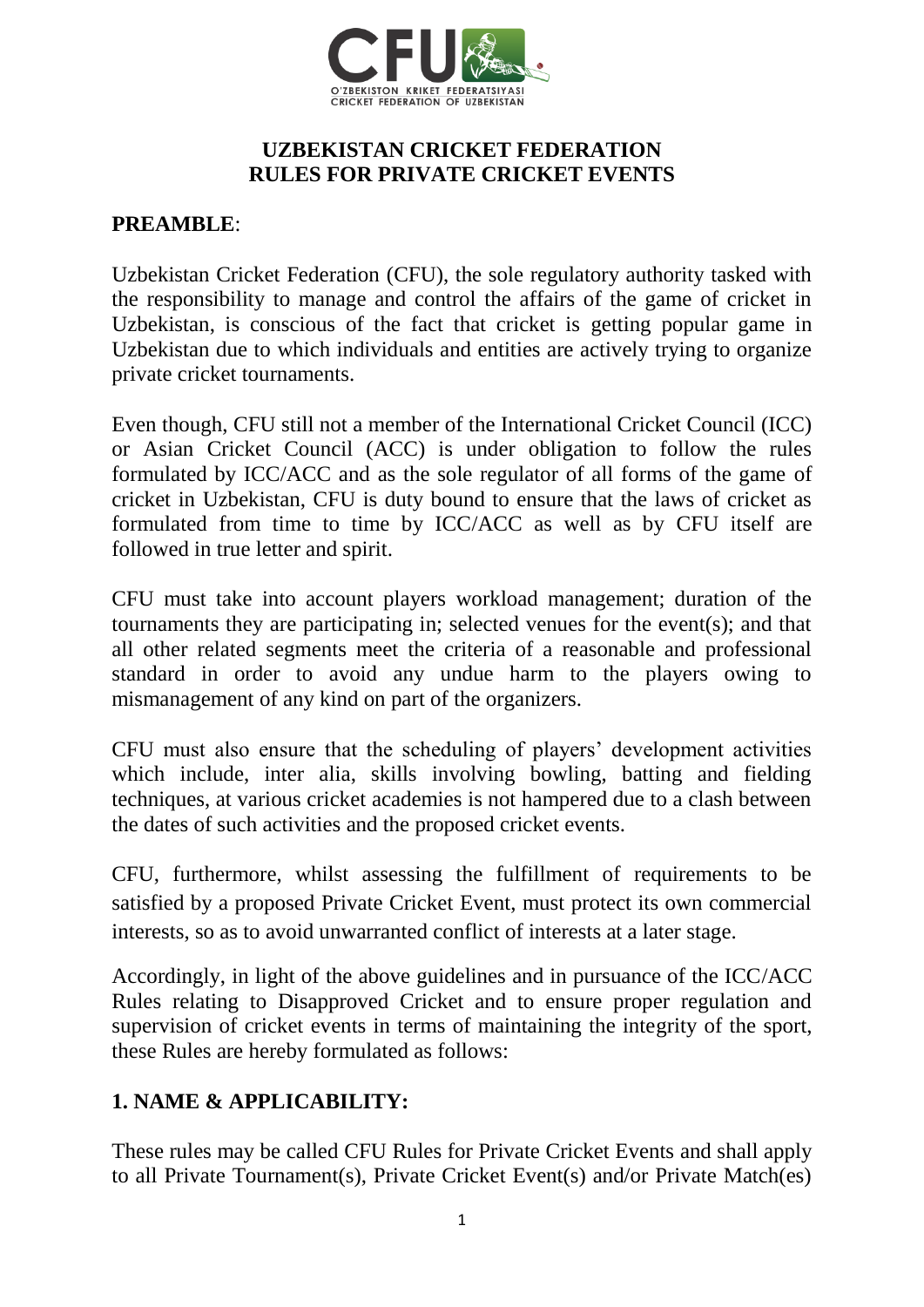

organized privately wherein any Club Team/Player, Cricket Association Team/Player, Department/Service Organization Team/Player, Centrally Contracted Player, Registered Player, Registered Match Official, Registered Player Support Personnel, Coach or any individual or organization affiliated with CFU participates.

# **2. DEFINITIONS:**

Unless the context otherwise provides: i. "Federation" or "CFU" where used means the Uzbekistan Cricket Federation.

ii. "Centrally Contracted Player" means a player(s)/cricketer(s) who is engaged by the CFU under the Central Contract which retains him/her on a full-time basis in accordance with the terms and conditions of such contract.

iii. "Chairman" means Chairman of the CFU.

iv. "Chief Operating Officer" or "COO" means the person appointed as Chief Operating Officer of CFU.

v. "Cricket Event" means any cricket tournament or Match in any format of the game of cricket and shall include all social, commercial and charitable events.

vi. "Director Domestic Cricket Operations" means the person appointed by CFU for managing the cricket operations of CFU.

vii. "Disapproved Cricket" means the Cricket Event being held/organized:

#### **(a) without obtaining No Objection Certificate (NOC) from CFU; or (b) in violation of such NOC granted by the Tournament Evaluation Committee, and includes complete tournament(s) and/or individual match(es).**

viii. "Domestic Cricket" mean and refer to cricket tournament(s) or match(es) in any format of the game happening under the auspices of CFU.

ix. "General Manager Domestic Cricket Operations" means the person appointed as such by the CFU.

x. "Director Security and Anti-Corruption" means the person appointed as such by the CFU.

xi. "Director Commercial" means the person appointed in the said capacity by the CFU.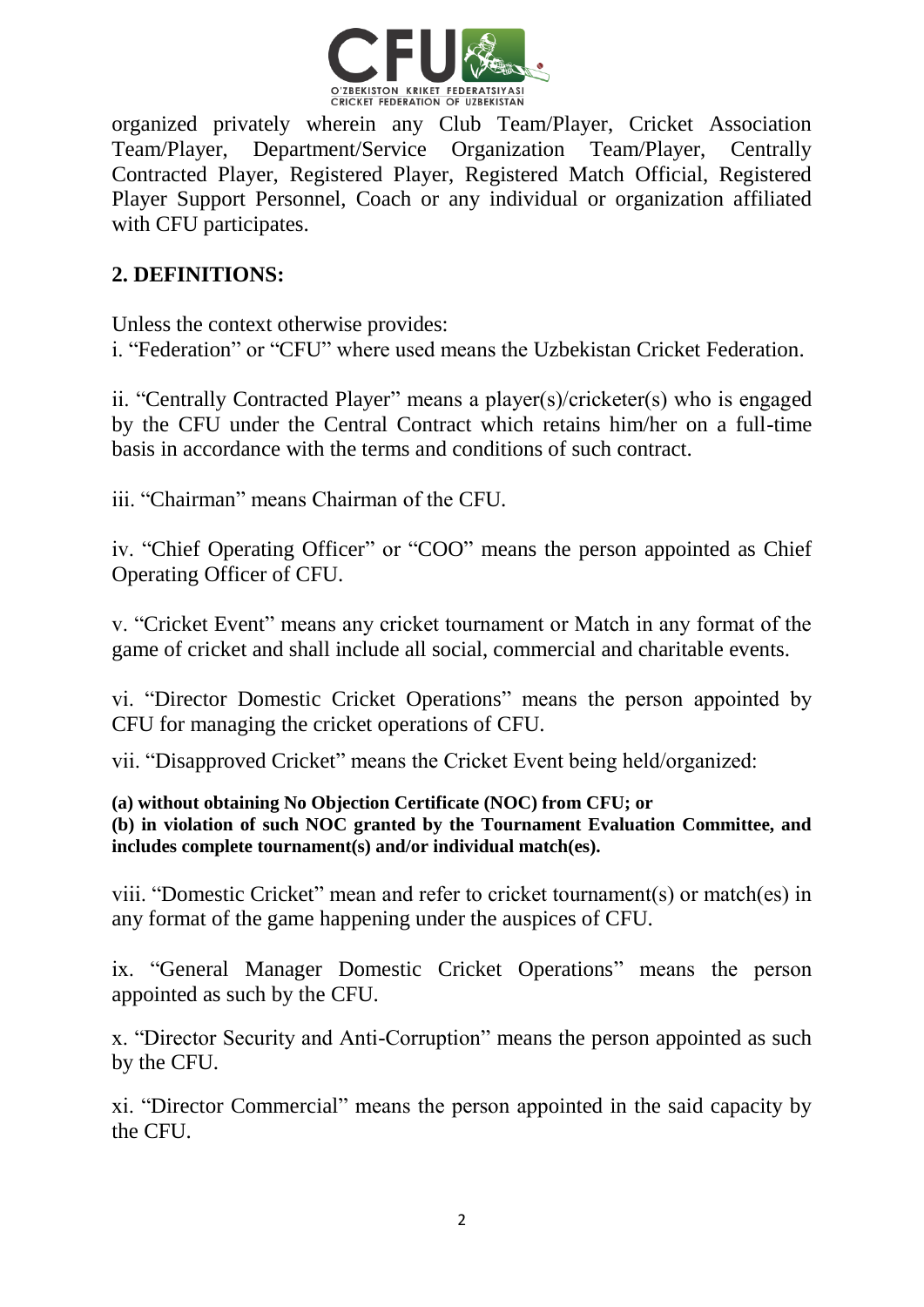

xii. "No Objection Certificate" or "NOC" means the approval issued by the Tournament Evaluation Committee for conducting/organizing the Private Cricket Event.

xiii. "Private Cricket Event" or "PCE" shall mean a Cricket Event organized and conducted by a private organizer, including any person or entity which does not have any affiliation with the CFU in any manner whatsoever. The terms "Private Tournament(s)" or "Private Match(es)" shall be construed in a similar fashion.

xiv. "Registered Match Official" includes the match umpire and referee and means the person performing functions in the said capacity(ies) under a contract/engagement with CFU or any cricket association, club, department or service organization affiliated with CFU.

xv. "Registered Player Support Personnel" means any player support personnel performing functions in the said capacity(ies) under a contract/engagement with CFU, or any cricket association, club, department or service organization affiliated with CFU.

xvi. "Registered Player" means the player registered with CFU or any cricket association, club department or service organization affiliated with CFU.

xvii. "Tournament Evaluation Committee" or "TEC" means the committee constituted under these Rules for grant of NOC for Private Cricket Events.

The meaning of any term not defined hereunder shall be interpreted in accordance with the CFU Constitution, Model Constitutions for Clubs/District/Regional Cricket Associations and/or any other by-laws, codes, rules & regulations formulated by CFU.

### **3. COMPOSITION OF TOURNAMENT EVALUATION COMMITTEE:**

The Tournament Evaluation Committee shall comprise the following:

**i. Director Domestic Cricket Operations** 

**ii. Director Security and Anti-Corruption** 

**iii. Director Commercial** 

#### **iv. General Manager Domestic Cricket Operations**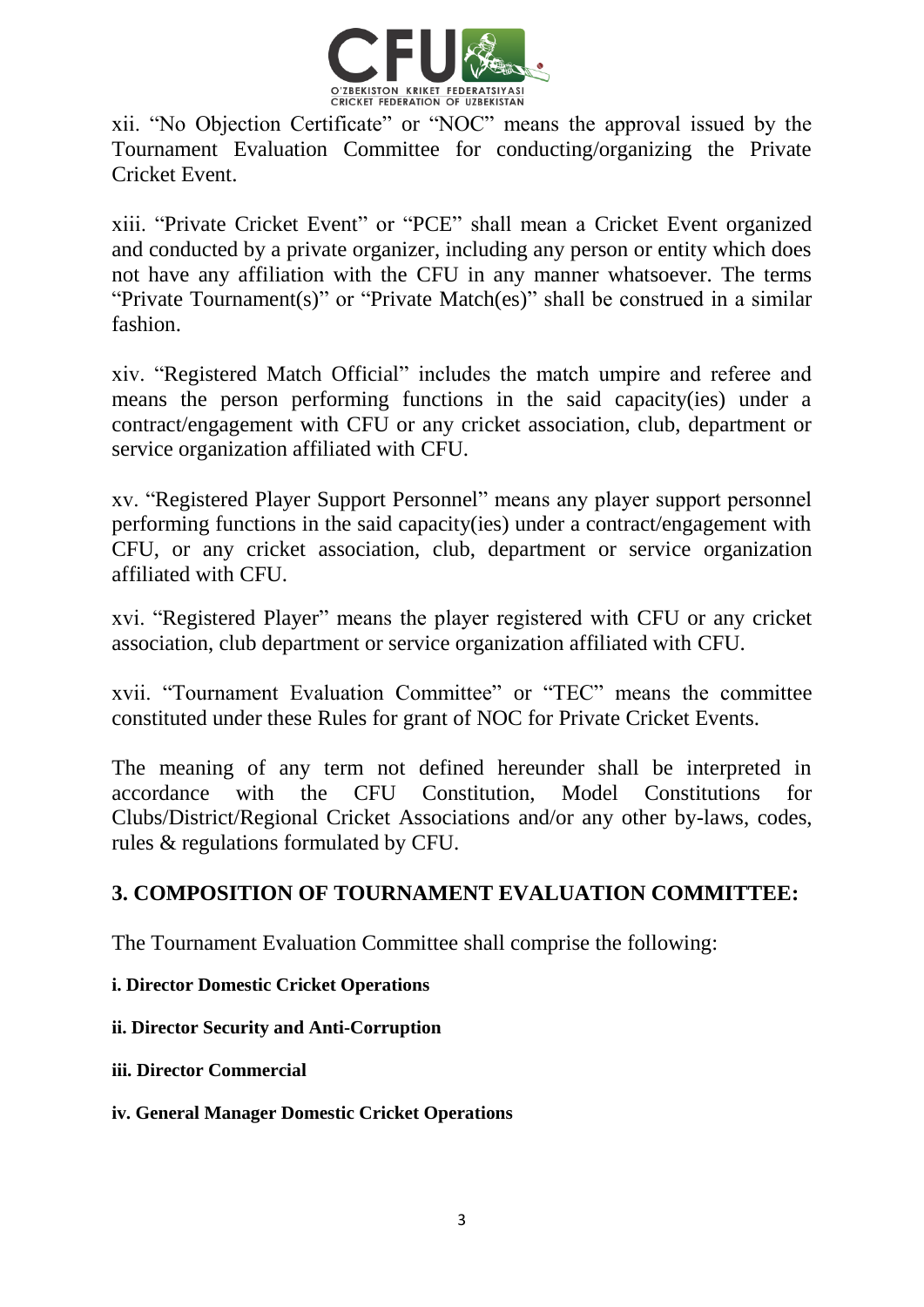

### **4. PROCEDURE TO APPLY FOR APPROVAL OF PRIVATE CRICKET EVENT/TOURNAMENT/MATCH:**

In order for any private organizer wishing to hold any PCE in Uzbekistan, to whom these Rules apply, an NOC must be obtained from the TEC for which the procedure provided below shall be followed:

i. An application in the name of TEC shall be filed at the CFU office, Tashkent, not less than sixty (60) days prior to holding of such PCE.

ii. In addition, the applicant shall provide the documentation/information relating to the proposed PCE:

- a) Duration, dates and timings of the proposed event;
- b) Format of the proposed event;
- c) No. of matches taking place in the proposed event;
- d) Names and logos of teams;
- e) Names of participating match officials and players;
- f) How the PCE satisfies the criteria laid down in Article 7 infra;
- g) The purpose of organizing the PCE;

h) The details of sponsors and broadcasters (if any) along with the terms and conditions finalized with them. The final list of sponsors may be provided to the TEC up to seven (07) days prior to the commencement of the PCE;

- i) Proposed venues to be used; and
- j) Any other information that may later be sought by the TEC.

iii. An affidavit of the applicant affirming and declaring that he/they shall abide by the CFU's playing conditions; CFU Rules including the CFU's Anti-Corruption Code for Participants; Code of Conduct for Players and Player Support Personnel; CFU's Anti-Doping Rules and any other applicable rules formulated by CFU from time to time.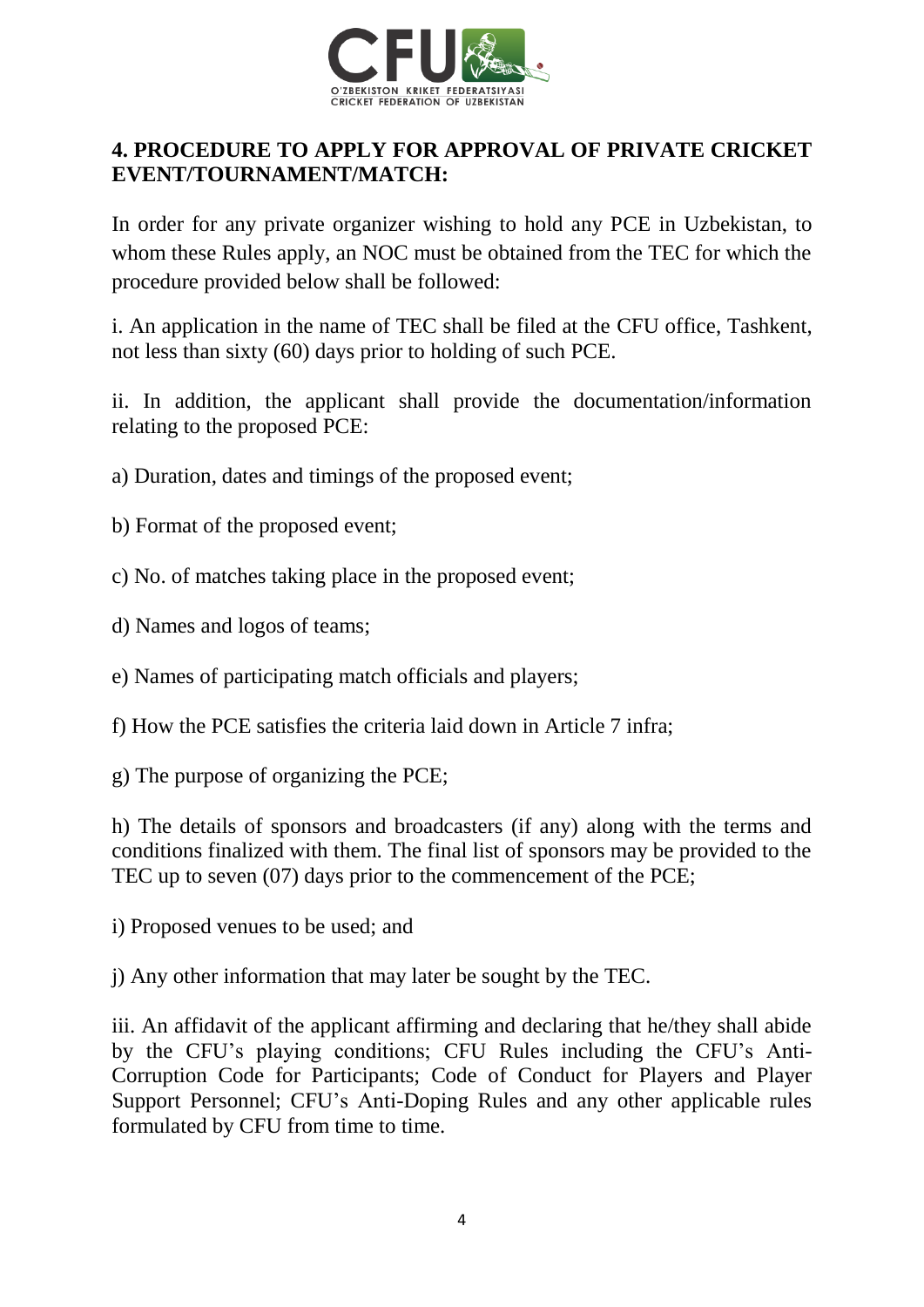

iv. The applicant shall be bound to provide any other information as required by TEC in order to process the application and grant NOC.

v. In case TEC is satisfied with regard to modalities of the PCE, the private organizer will be asked to submit to CFU a Sanctioning Fee, which may be revised from time to time at the sole discretion of CFU, through a Pay Order/Bank Draft in favour of "Cricket Federation of Uzbekistan" amounting to:

a. SUM 35,000,000/- (Uzbekistan Sums Thirty Five Million only), subject to the deduction of all applicable taxes, for non-televised PCEs; and

b. SUM 100,000,000/- (Uzbekistan Sums One Hundred Million only), subject to the deduction of all applicable taxes, for televised PCEs.

Upon payment of the Sanctioning Fee, the TEC will issue an NOC to the Applicant within seven (07) days of receipt of such payment by CFU.

vi. In any other case, the TEC shall communicate its objection(s) to the Applicant within fifteen (15) days from the date of the application.

vii. Where TEC requires the Applicant to remove any objection(s), the Applicant shall do the needful within seven (07) days from the date of issuance of such objection(s) and revert to CFU with the rectified application/documentation.

viii. After removal of the objection(s) by the Applicant, TEC shall either:

a. issue an NOC to conduct the PCE, which may be conditional (in which case the condition shall be required to be fulfilled by the Applicant); or

b. communicate its order of rejection stating reasons in writing to the Applicant within fifteen (15) days.

ix. Where CFU has a reason(s) to believe that the organizer of the PCE is in violation of any terms and conditions of the NOC once it has been issued, CFU may immediately withdraw the NOC by stating reasons in writing. In addition to withdrawing the NOC, CFU may also impose penalty(ies) as provided under these Rules.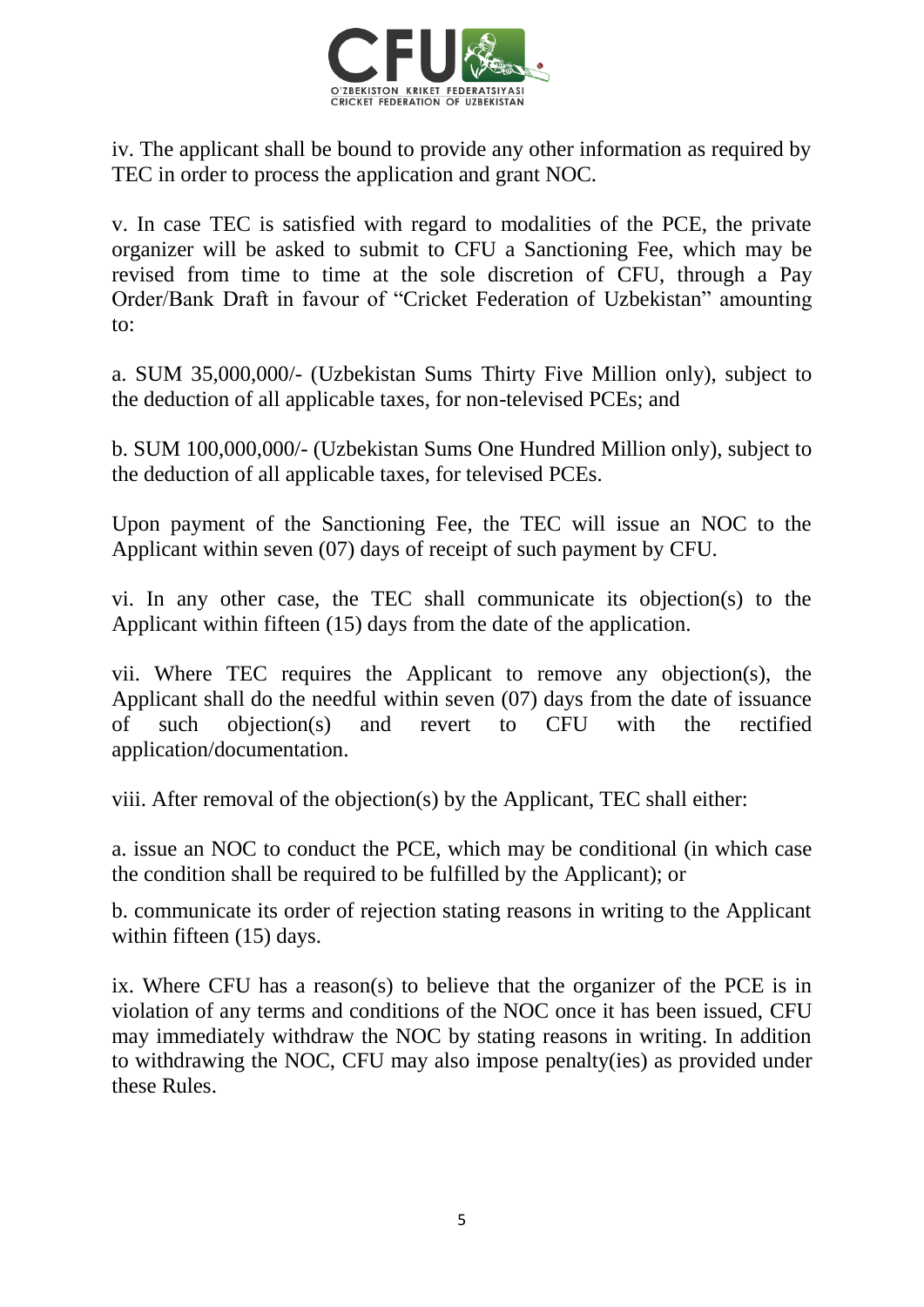

# **5. APPEAL AGAINST ORDER OF TEC:**

If the Applicant is aggrieved of any decision of the TEC, an appeal as prescribed under appropriate Paragraph of the Constitution of CFU may be filed against such decision.

### **6. FACTORS TO BE CONSIDERED BY THE TEC FOR ISSUANCE OF NOC:**

The following factors, inter alia, may be considered by the TEC in determining whether or not to grant an NOC to any Applicant.

It is hereby expressly provided that the list provided below is not exhaustive and TEC shall be at liberty to consider any other factor(s) or event(s) subsisting at the relevant point in time as it deems appropriate.

a. The extent to which the proposed PCE may be accommodated against CFU's calendar of international and domestic events to ensure avoidance of any conflict or compromise with:

#### **(i) matches or events already scheduled in the CFU calendar; and/or (ii) agreements to which the CFU or ICC is a party.**

b. The number of Centrally Contracted Players and/or players participating in the PCE and their risk of overplaying by way of participation in the PCE.

c. Fair and equitable allocation of calendar space between different events and matches whilst simultaneously safeguarding CFU's commercial interest.

d. The role of the proposed PCE in the promotion and development of cricket, or any other charitable or benevolent purpose.

e. The effect on the health of players including, but not limited to, prevention of overplaying i.e. players must have adequate time to rest and recuperate, as well as train between matches they are participating in.

f. Whether the broadcast of the proposed PCE causes conflicts with or harms the interest of CFU and its stakeholders/official partners.

g. Safety, suitability and security of the venue(s) intended to be used for the proposed PCE.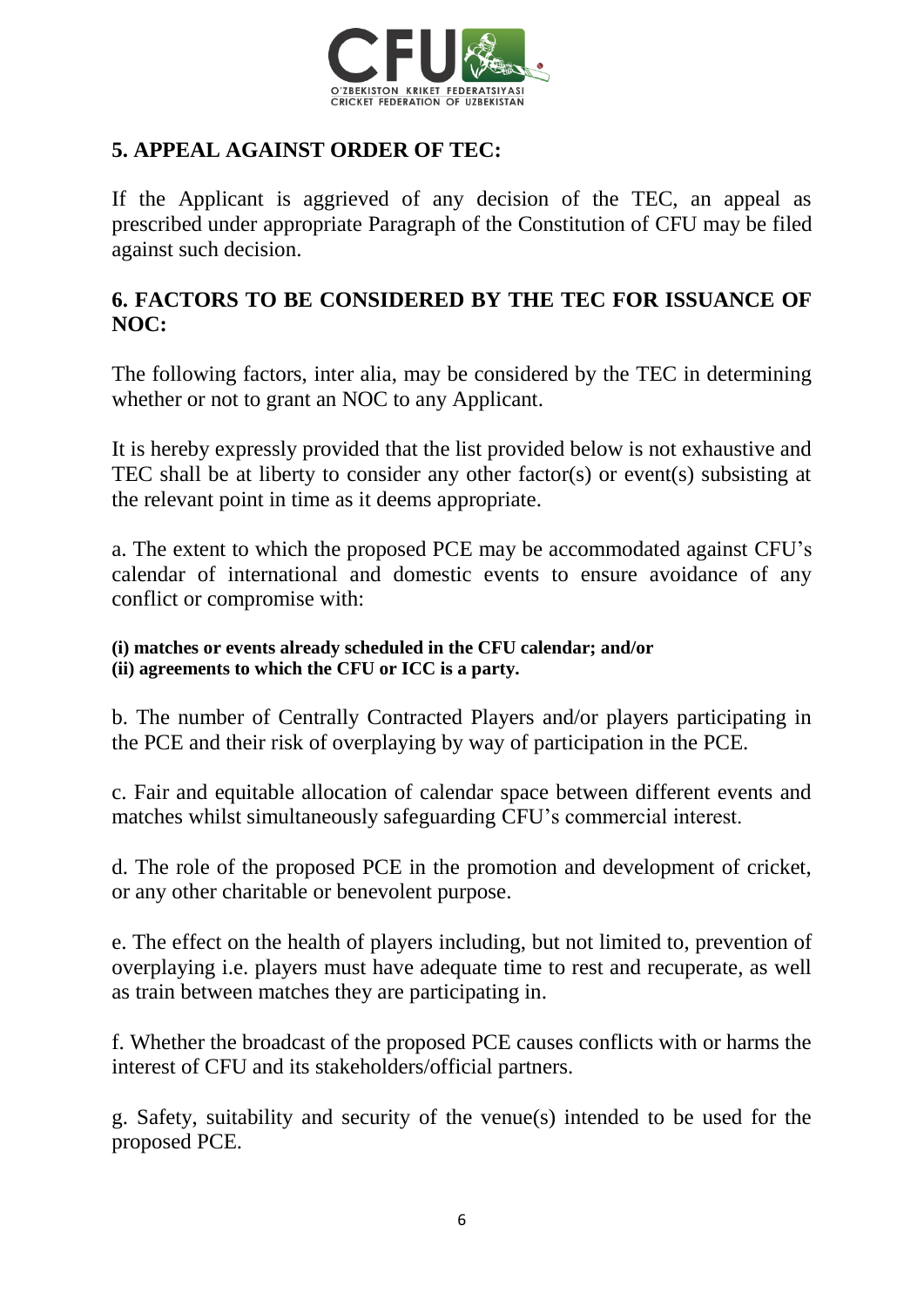

h. Effectiveness of measures taken by the private organizers for prevention of corrupt practices regarding the proposed PCE.

i. The status of players participating in the proposed PCE i.e. whether they are facing disciplinary actions or serving any kind of penalty, including the imposition of a period of ineligibility from participating in any cricket-related activity for any duration.

j. ICC/ACC regulations regarding Disapproved Cricket.

k. The impact of the PCE on the integrity and reputation of the game of cricket (including but not limited to, by reference to whether the PCE organizer(s) and promoter(s) are deemed fit and proper to be granted this form of official CFU endorsement).

l. Any other factor deemed necessary to consider at the material time.

# **7. PENALTIES:**

i. Any PCE held without obtaining a prior NOC from the TEC shall be considered as "Disapproved Cricket".

ii. The team(s) of any club, cricket association, department/service organization, or any Centrally Contracted Player, Registered Player(s), Registered Match Official(s), coach(es) or Registered Player Support Personnel participating in the Disapproved Cricket event may be declared as ineligible for selection, participation in any team/tournaments organized at any level by CFU or bodies operating under the auspices of CFU or affiliated with CFU for not less than 02 years.

#### **8. MISCELLANEOUS:**

a) Any private organizer to whom NOC is granted by TEC, shall be under an obligation to abide by the applicable Playing Conditions and/or rules for domestic events and CFU's Anti-Corruption Code for Participants or any other rules as formulated by CFU from time to time. For the sake of clarity, it is expressly provided that it shall be the sole responsibility of such private organizers(s) and PCE participants to acquaint themselves with the applicable rules and code(s).